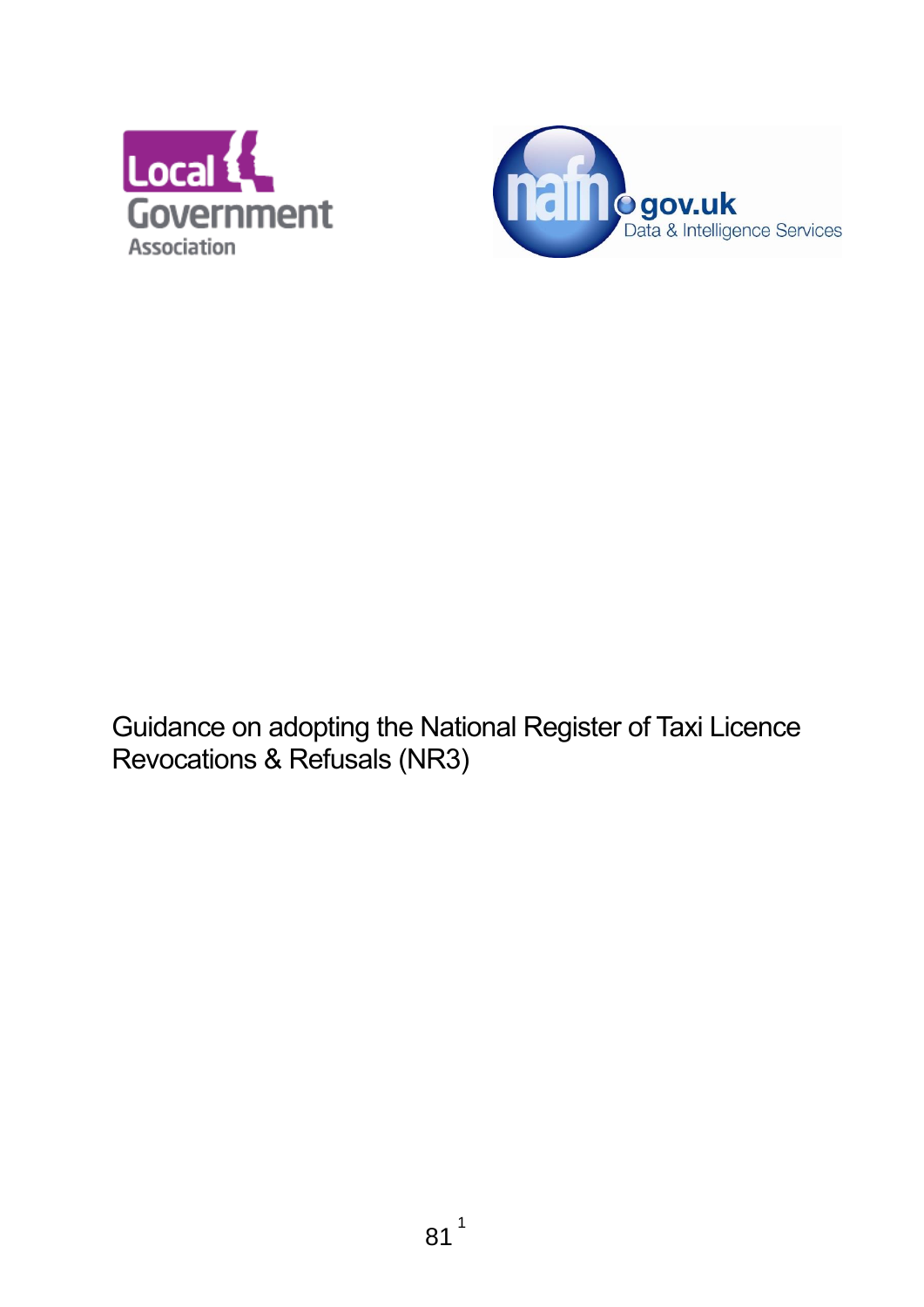## **Contents**

- 1. Background
- 2. Objective of NR3
- 3. Voluntary disclosure of previous licensing history

#### 4. NR3 - an overview

- 4.1.Accessing the register
- 4.2.Register functionality
- 4.3.Historic data migration
- 5. Updating licensing processes and procedures
	- 5.1.Informing applicants of the NR3 register
	- 5.2.Adding details of a refusal or revocation
	- 5.3.Checking the register as part of the application and renewal process
	- 5.4.Acting on detailed disclosures
- 6. Complying with data protection requirements
	- 6.1.Updating the licensing policy, application forms and guidance
	- 6.2.Making existing licensees aware

**Annex A** – guidance on amendments to policies and forms

**Annex B** – suggested notification to existing licensees of NR3

**Annex C** - suggested notification to former licence holders or applicants whose details will be entered onto NR3

**Annex D** – Suggested template policy relating to requests for information, disclosure of information, and use of information as a result of an entry on NR3, including template disclosure form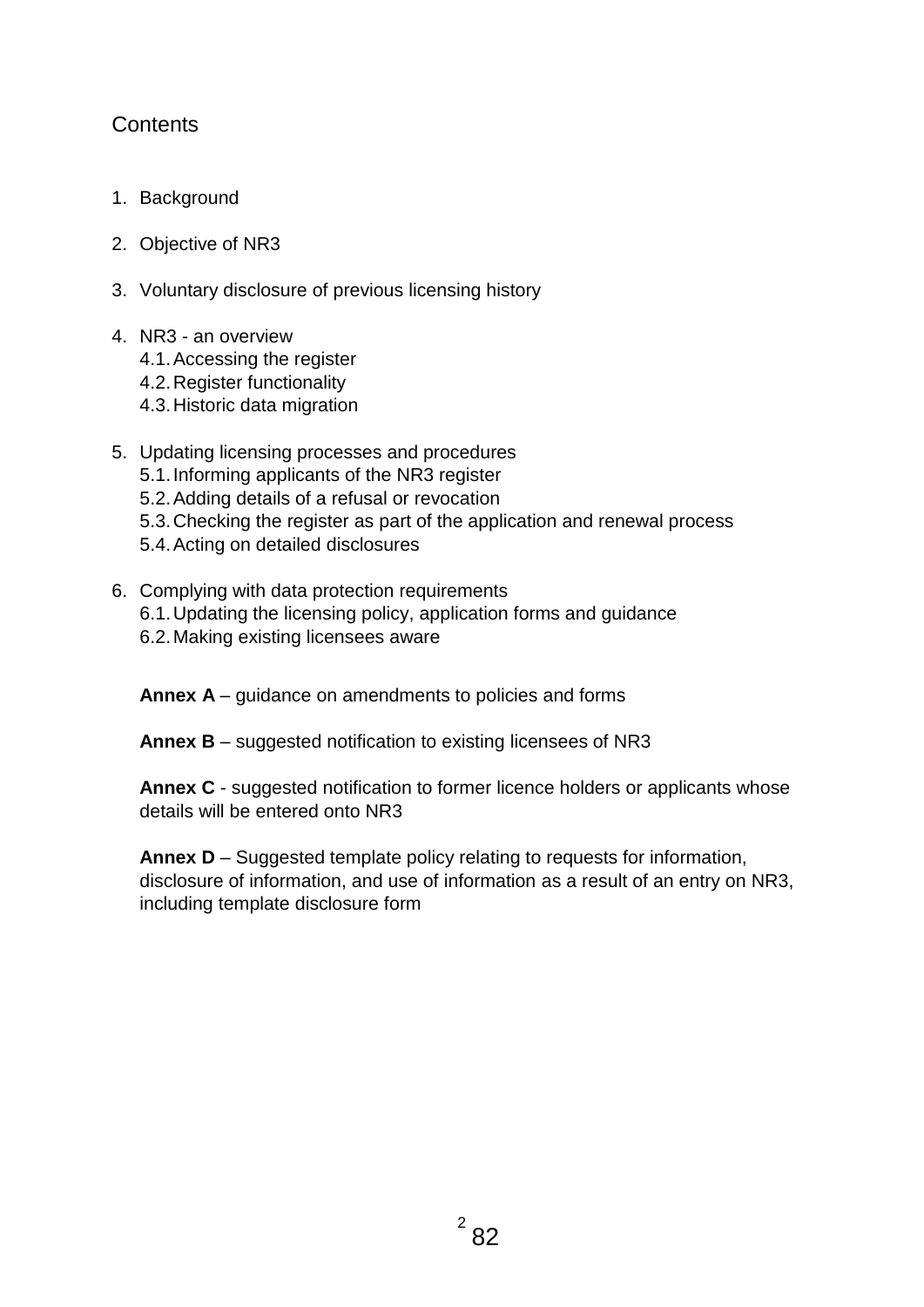## 1. Background

Licensing Authorities are required to satisfy themselves that those holding hackney carriage and Private Hire Vehicle (PHV) driver licences<sup>1</sup> are 'fit and proper' to do so. This is done firstly during the determination of an application for a licence, and then at any time during the currency of a licence. For example when evidence is obtained that suggests that a licensed individual is not a fit and proper person the licensing authority is entitled to suspend, revoke or refuse to renew a licence.

The process of assessing whether an applicant or licensee is 'fit and proper' may vary between authorities but there is widespread consensus on the need to increase consistency and set national minimum standards for the fit and proper test at a suitably high level. This would help prevent individuals who have had a licence revoked by one authority from simply going to another area and securing a licence - assuming the second authority was aware of the earlier revocation.

At the moment, if drivers do not disclose information about a previous revocation or refusal of a licence, there is often no way for a licensing authority to find this information out. This means that vital intelligence about an applicant's past behaviour is being missed and an individual might be able to get a new licence in another area, despite having their licence revoked elsewhere. High profile instances of this happening have undermined public confidence in the safety of hackney carriages and PHVs, and left licensing authorities open to criticism for something that is currently very difficult for them to control.

In response to this issue, the Local Government Association (LGA) has commissioned the development of a national register of hackney carriage and PHV driver licence refusals and revocations, the 'National Register of Refusals and Revocations' or NR3. The new register will allow licensing authorities to record details of where a hackney carriage or PHV drivers' licence has been refused or revoked, and allow licensing authorities to check new applicants against the register. This should help to prevent people found to be not fit and proper in one area from securing a licence somewhere else through deception and non-disclosure. For the avoidance of doubt, NR3 does not extend to vehicle or operator licensing decisions.

This guidance note provides information on the steps that licensing authorities should take to ensure that they have the necessary supporting procedures in place to make use of the register. Specific user guidance and training materials on using the register will be published separately.

#### **Important**

**Licensing authorities will be data controllers in relation to their processing of personal data in connection with NR3, including in relation to uploading information to NR3, consulting NR3, and disclosing or receiving information about individuals who appear on NR3. Licensing authorities are therefore strongly advised to work closely with their information governance and legal teams to assure themselves that they are taking the necessary steps to comply with data protection and other laws in regard to NR3.**

**<sup>.</sup>** <sup>1</sup> Throughout this document, this term includes dual or combined Hackney / PHV licences.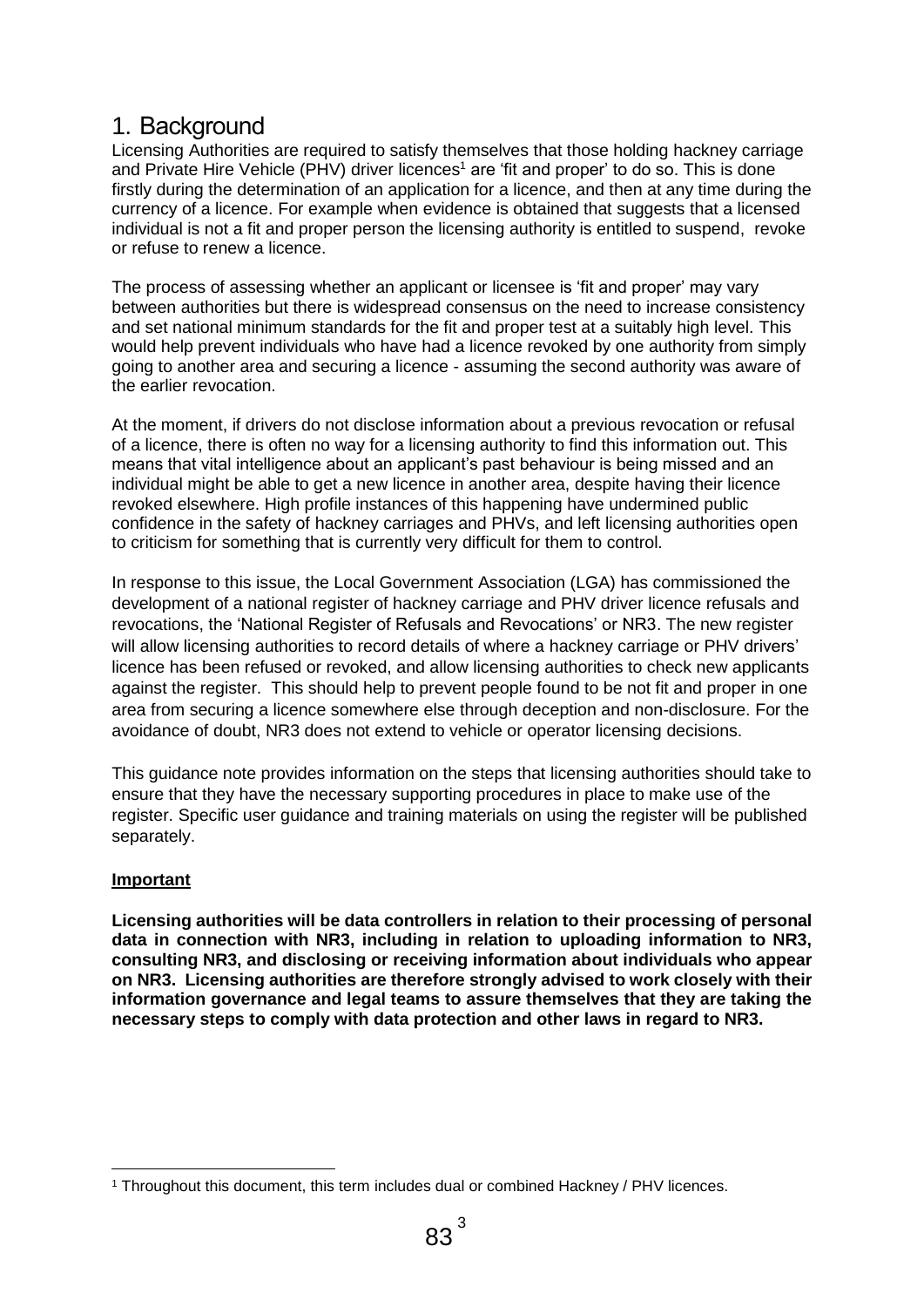# 2. Objective of NR3

 $\overline{a}$ 

The simple objective of the national register is to ensure that authorities are able to take properly informed decisions on whether an applicant is fit and proper, in the knowledge that another authority has previously reached a negative view on the same applicant. This will be achieved by providing a mechanism for licensing authorities to be able to check whether an individual has had a licence refused or revoked. Whenever a licensing authority processes a new application for a hackney carriage/PHV driver's licence, or for a renewal, it should check the register at a suitably early stage of the process to confirm whether the applicant was subject to a previous licensing decision that they should be aware of.

Every application must always be considered on its own merits. A licensing authority must not fetter its decision-making, or appear to have simply relied upon the previous decision of another authority. The purpose of the register is not to mean that an applicant who has been refused a licence on one occasion will always be refused.

However, it will always be relevant for an authority to consider a previous refusal or revocation, and the reasons for that decision. That previous decision may in many cases warrant significant weight to be given to it. Licensing authorities will wish to think carefully about taking a different view to an earlier decision. Depending on the nature and context of the earlier decision, they may require strong and new evidence to support a different view, having regard to the representations of the applicant. Any authority will wish to have proper respect for the decision of a previous authority, having regard to the fact that a driver had the right of appeal to the Magistrates' Court against a decision which was wrong or flawed. Without this approach, the objectives of safeguarding and consistency – and the reputation of local government – will be undermined.

The register will not record suspensions of drivers' licences. This is for the following reasons:

- i. any suspension that was later lifted because the original information was false or unsubstantiated would have to be removed from the register, but any search during the period that the information remained in the register might prejudice a subsequent application
- ii. suspension should not be used as an interim step pending revocation. If the matter is serious enough to warrant a driver being prevented from driving, revocation should be the action taken<sup>2</sup>; and
- iii. where a suspension period is imposed as a short-term punishment for minor transgression, this should not influence a subsequent decision, as further serious non-compliance should lead to revocation<sup>3</sup>. Accordingly any pattern of unacceptable behaviour should be identified by revocations or refusals to renew, rather than by a recurring pattern of suspensions.

For these reasons, no records of suspension should be included, including migration of historic records relating to suspension.

<sup>2</sup> See *R (on the application of Singh) v Cardiff City Council* (Admin), [2013] LLR 108 and *Reigate & Banstead Borough Council v Pawlowski* [2018] R.T.R. 10

<sup>3</sup> Suspension as a punishment is permissible – see *R (on the application of Singh) v Cardiff City Council* [2013] LLR 108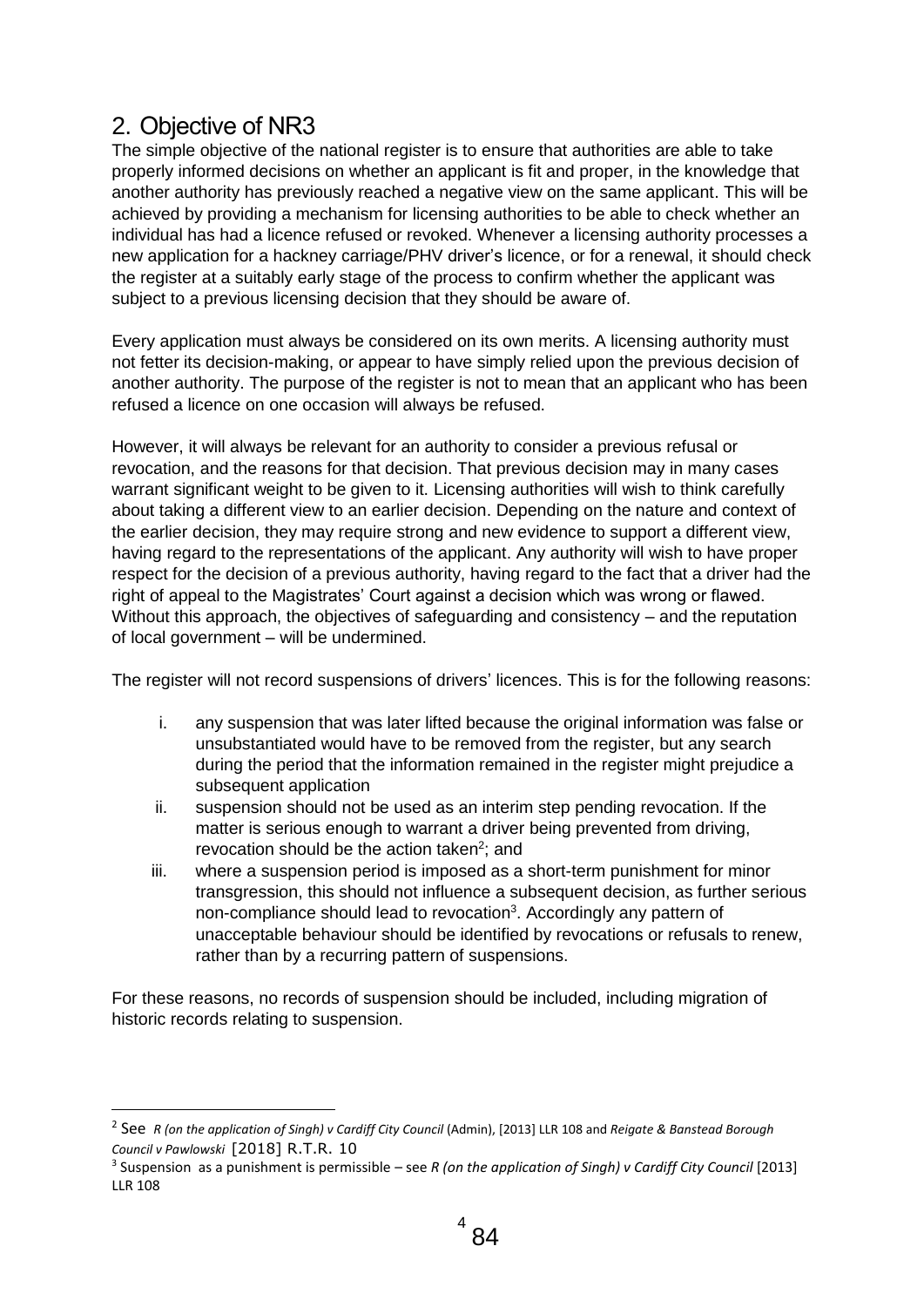# 3. Voluntary disclosure of previous licensing history

NR3 provides a mechanism for sharing information about an individual's previous licensing history if they have had a licence revoked or an application for one refused. Most licensing authorities already ask applicants to indicate on their application forms whether they have previously had a licence revoked or refused. With the introduction of NR3, authorities should ensure that the request for this information is clearly set out on the application form and accompanying guidance notes. Where an applicant fails to volunteer information that has been clearly requested but which is subsequently identified through NR3, this may in itself raise questions about the applicant's integrity and status as a fit and proper person.

# 4. NR3 - an overview

## 4.1. Accessing the register

The national register is hosted by the National Anti-Fraud Network (NAFN). Access to the register is only available to members of NAFN. Licensing authorities are encouraged to join up to NAFN and recover the cost of this through their taxi licence fees. NAFN can be contacted by email on [general@nafn.gov.uk.](mailto:general@nafn.gov.uk)

NAFN members will need to sign up specifically to the NR3 element of the NAFN database, which will allow access to the dedicated portal. This is a relatively straightforward process and can be done by contacting NAFN.

A relevant officer will need to be designated as a single point of contact (SPOC) as part of the registration process. Authorities which already use the NAFN system will already have an existing SPOC in place (or potentially multiple SPOCs for different areas of functionality), so consideration will need to be given to the interaction between existing NAFN contacts and the new NR3 functionality.

Once set up on the register, other officers will be able to create user accounts which will allow them to submit data or search the register, but these accounts will need to be verified/ approved by the SPOC. Consideration should be given to the number of officers that need to be set up with user accounts to enable them to use the register to search / input information.

Subscribing to the national register will require local authorities to sign up to data sharing and data processing agreements with NAFN. These agreements outline the necessary steps the authority will need to take to ensure compliance and will cover requirements under both the General Data Protection Regulation (GDPR) and Data Protection Act 2018 (DPA).

#### 4.2. Register functionality

The register has two basic elements of functionality; it enables authorities to record details of relevant drivers, and it enables them to undertake searches of the data held in the register.

Licensing authorities will be responsible for adding basic details of drivers who have had a licence revoked or an application for one refused. The intention is that when a licensing authority receives an application for a licence or a renewal, the applicant's details will be checked on the register to confirm that there is no record of them having being revoked or refused elsewhere.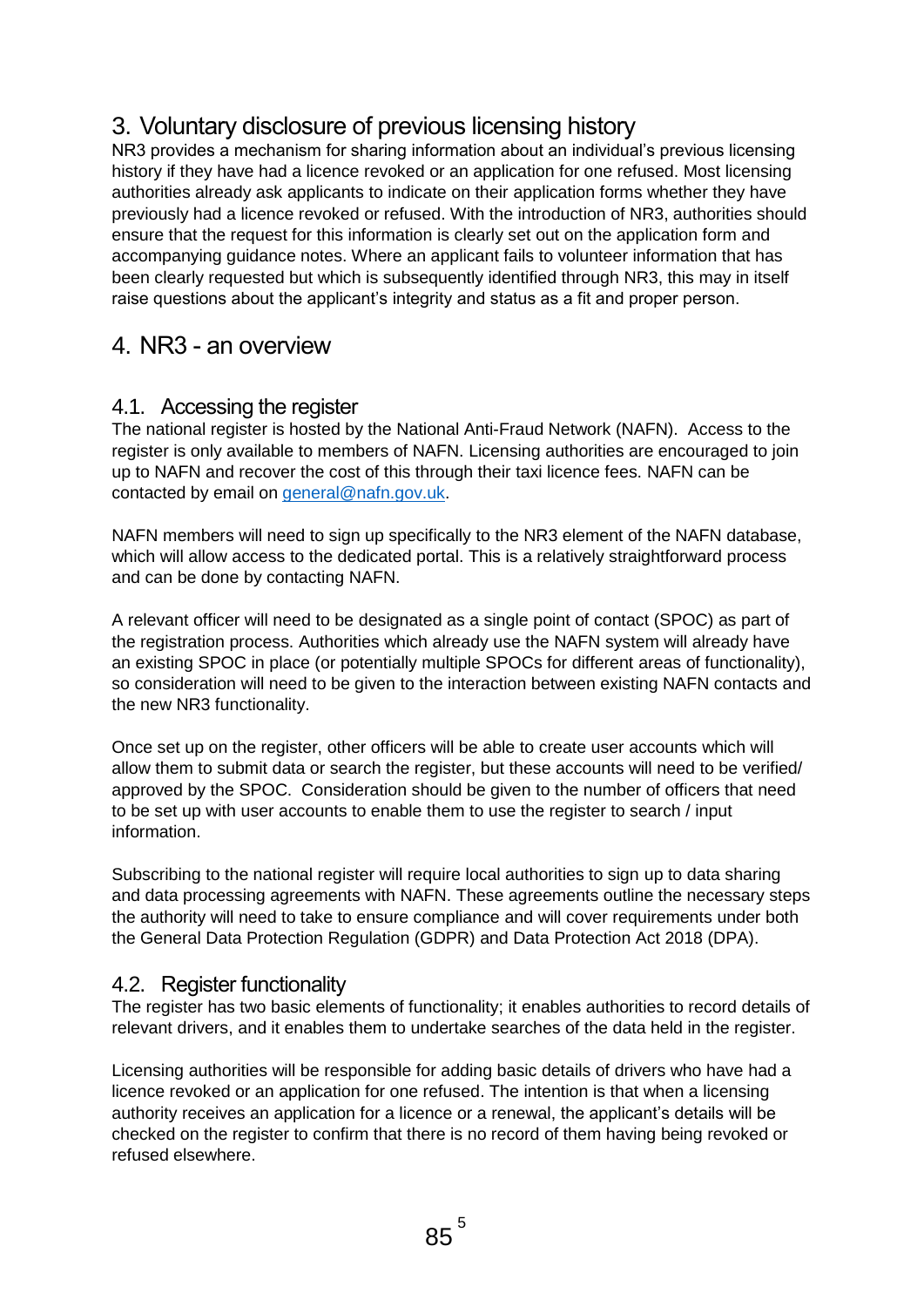Details contained on the register will be limited to information that will help to identify an individual to a certain degree of accuracy, but will not give a reason or explanation of why an action was taken. It will be up to individual authorities to follow up on any searches which come back with a match with the appropriate licensing authority, whose contact details will be included in the search result.

Details will be kept on the register for a period of 25 years, and local authorities will therefore need to ensure that their own information governance policies reflect this. The register has been developed to support public safety through the potential sharing of information that is relevant to consideration of whether an individual is a fit and proper person to hold a taxi licence. There will be instances where the basis for an individual's licence being revoked or refused is sufficiently serious as to remain relevant to a future taxi licence application however far in advance it is submitted; for example, where it concerns an issue of sexual misconduct in relation to a passenger. The data retention period for the register has therefore been set to reflect the potential gravity of some revocations and refusals, and the need for this information to be shared. However, as set out later in this document and in the supporting policy at Annex D, any information to be shared between authorities outside of the register must be shared on a proportionate and time limited basis, in accordance with the authority's policy for doing so. If an authority did not take a case specific approach but chose to share all data over the full retention period, this would be likely to be disproportionate and therefore unlawful.

Authorities will need to ensure that their information governance policies are updated to make reference to the NR3 retention period, the associated retention period for supporting taxi licence data, and the rationale for it.

#### 4.3. Historic data migration

The first step once subscription to the register has been completed is to populate the register with historic data of licence revocations and refusals. To do this, licensing authorities will need to submit historic data via CSV file to NAFN. NAFN have provided a standard template to use to submit data.

The majority of licensing authorities will use an electronic licensing system, and therefore will be able to obtain extracts from their licensing systems which can then be cut and pasted into the spreadsheet. However, if authorities use a manual system to issue licenses, they will need to manually fill out the spreadsheet.

In order to comply with data protection law, there must be a point beyond which historic data will not be uploaded. It is difficult to determine what that should be. However as the retention period for data on the register is 25 years, this appears to an appropriate period. Accordingly no historic data more than 25 years old should be uploaded to the register. It is important to note here that the 25-year data retention period begins at the point at which a licence was refused or revoked, rather than the date when the data was uploaded to the register.

Crucially, it is vital to ensure that any historic data which is uploaded by a licensing authority has not been retained in contravention of that authority's own retention policy. It is accepted that this may lead to differing ages of historic data being uploaded, but that is unavoidable to ensure compliance with data protection law.

Before any historic data is uploaded, the authority must write to those individuals who the data concerns stating that the data will be uploaded at a future date, which should be a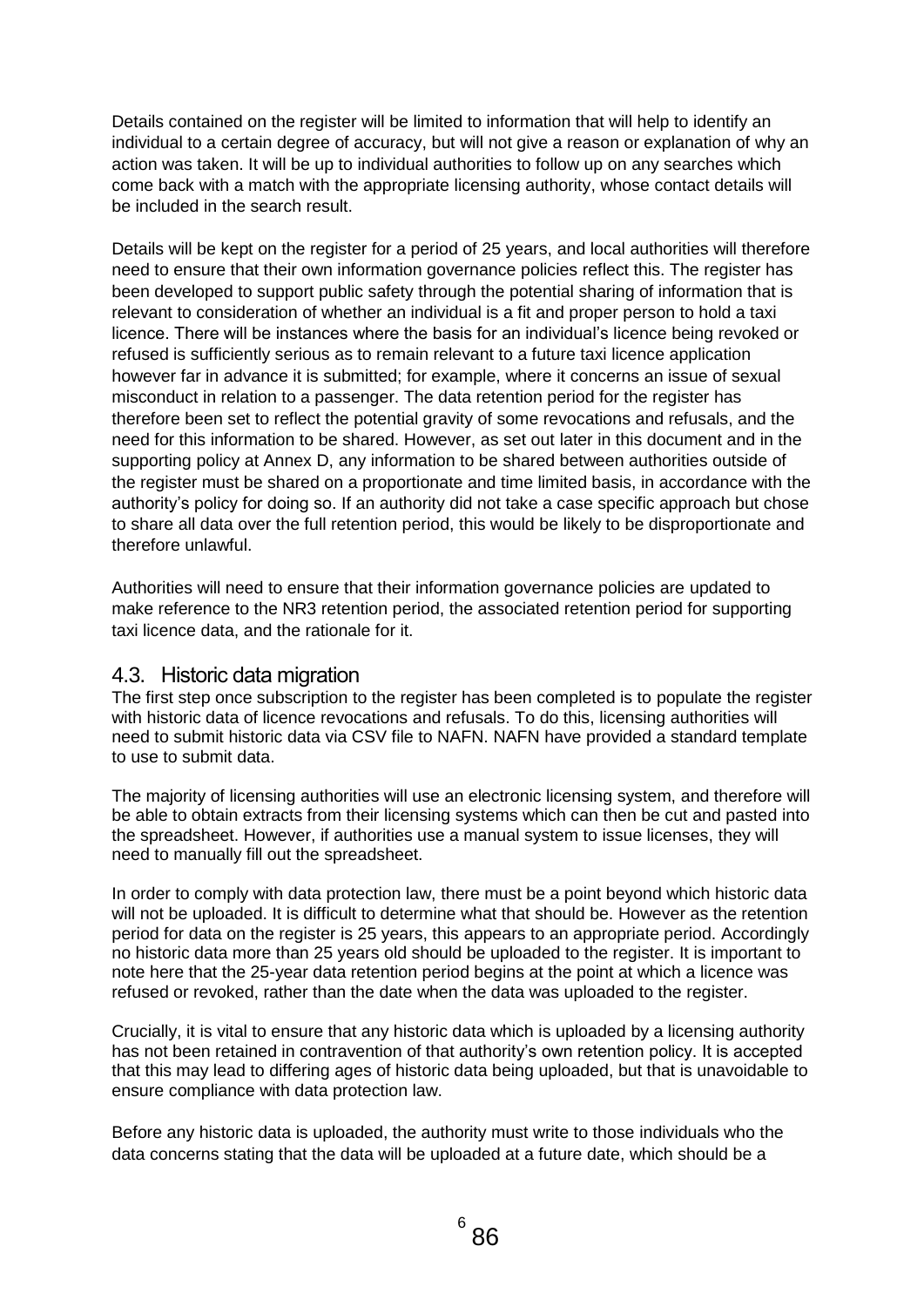period of not less than 28 days. Individuals should be informed about the purposes of the data processing, the legal basis for it, and their various rights to object in regard to this.

Although the letters do not specifically need to invite representations about the proposal, any representations that are made in that period should be considered by the authority and data should only be uploaded where the authority feels that it is fair and appropriate to do so. This will not prevent historic data being uploaded, but will ensure that where data is held which may be uploaded, there is an opportunity for the authority to reconsider whether that is the correct action to take. A template letter for contacting former licence holders is attached at Annex C.

Once historic data has been submitted, any new revocations or refusals will need to be entered onto the NAFN register portal by a licensing officer as and when decisions are taken.

## 5. Updating licensing processes and procedures

Using the register will necessitate some key changes to the way applications and renewals are processed and information recorded.

## 5.1. Informing applicants of the NR3 register

Applicants must be informed of the existence of the NR3 register and that it will be consulted in connection with their application (and subsequent applications to renew licences).

They must also be informed that their personal data will be placed on the register if at any time their licence is revoked or renewal is refused.

Licensing authorities in receipt of applications must ensure that applicants are given the contact details of the data protection officer for the licensing authority, contact details for NAFN, and are advised of the fact that the information can be retained for up to 25 years (which is the retention period) and the fact they have a right to lodge a complaint with the Information Commissioner, together with the contact details for the Information Commissioner. It is suggested that this information is included in the privacy information provided to individuals when they apply for a licence. This is discussed further in 6.1.

#### 5.2. Adding details of a refusal or revocation

When an application for a licence is refused, or an existing licence is revoked, authorities will need to enter this information onto NR3. It will be important to ensure that authorities only enter refusals that have genuinely been considered and refused; NR3 is not intended to capture details of incomplete applications which an authority does not process. The key point is that a decision has been taken because there is evidence that an individual is not a fit and proper person to hold a licence.

Entering this information will be a simple and quick step, as only a limited amount of information will be added to the register: the individual's details; the date of the decision; the date it takes effect; and the decision taken – but not the reason for the decision.

Several authorities have reported that individuals who have had a licence revoked have previously moved very quickly to try to gain a licence elsewhere. It will therefore be important that authorities are prompt in adding the details of refusals or revocations to the register, so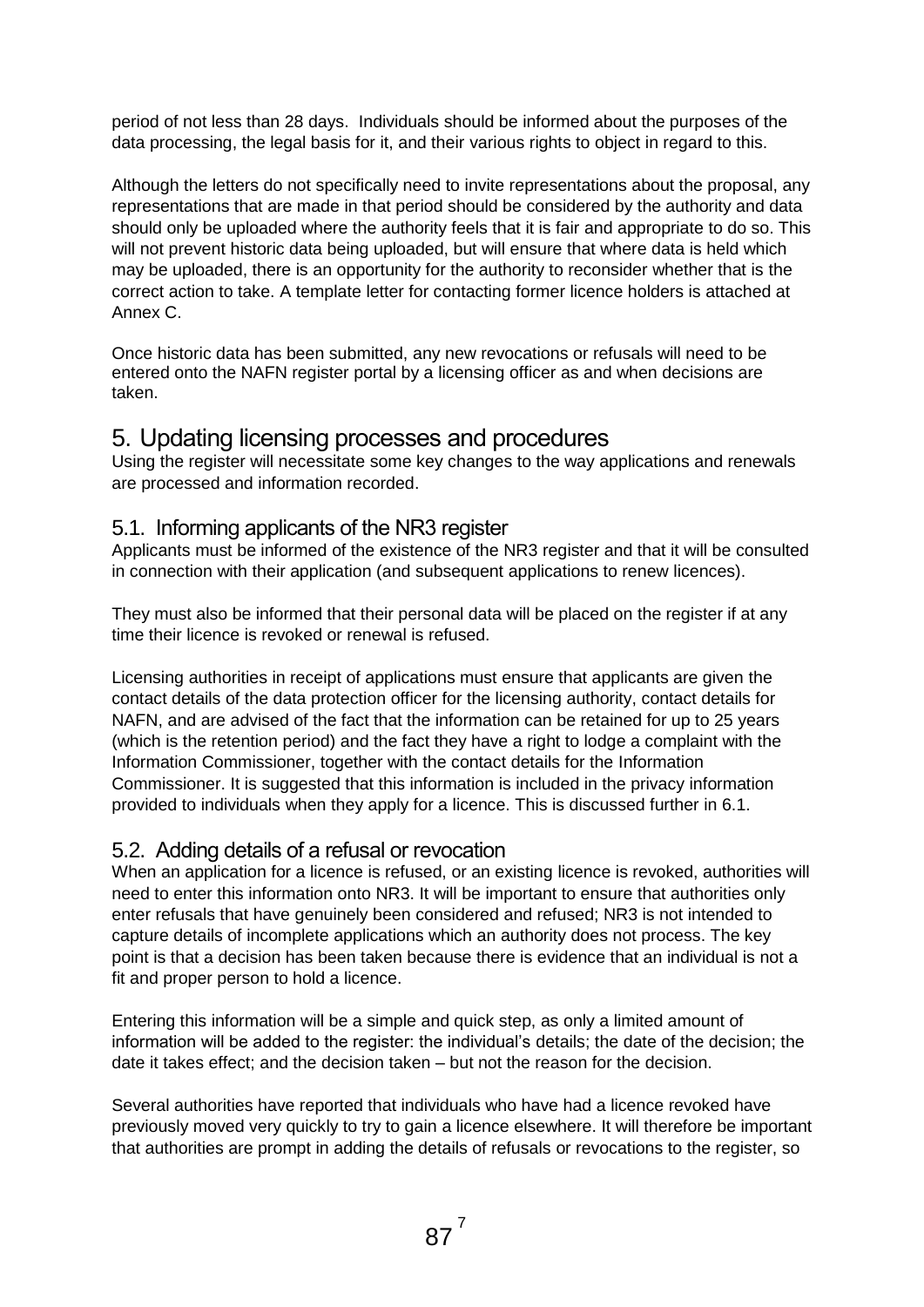that the information is available in the event that an individual does seek to secure a licence from another authority.

Authorities should ensure that they include the entries onto NR3 in their authority wide records of their data processing activities.

#### 5.3. Checking the register as part of the application and renewal process

The second process change will relate to applications for hackney carriage/ PHV driver licences. Licensing authorities will also wish to check the register when they undertake licence renewals; firstly to confirm any historic information that may have been added in respect of one of their licensees, but also because it is possible that some drivers may hold more than one licence, and could therefore have one revoked in another area.<sup>4</sup>

This in itself is a two-stage process: stage one is the checking of the register; stage two is making a request to the authority that uploaded the information to the register for details of the revocation or refusal.

Once signed up to the register, licensing authorities will need to ensure that they check the details of new applicants on the register, to identify whether they have a previous licensing history (which may or may not have been disclosed on an application). Individual authorities will need to determine the appropriate point in their application process at which to check the register; however, it is suggested that this is done at a very early stage so that the authority can processes the application with the knowledge of any previous history, if the applicant has one.

Guidance on using the register will set out the search parameters that authorities can use. It has been recognised throughout the process that individuals may use different names or provide different details to different authorities - perhaps in an attempt to avoid association with any previous issues – and searches should therefore take this into account.

If a search of the register does not indicate that an applicant has any previous history the authority should be aware of, then the authority should continue to process the application as normal. A negative search result will not, of course, mean that the applicant is a fit and proper person; that will be for the authority to assess in the usual way.

If a search does indicate a possible match on the register, then the authority will need to move on to stage two and seek further information. The register will indicate which authority has entered a possible match, and provide contact details for that authority.

It is suggested that an authority seeking information from another authority about an entry on the register should make a request in writing for the information on which the decision recorded in the register was based (a suggested form is included at the end of Annex D). Authorities are encouraged to respond to such requests as soon as possible, and ideally within 10 working days of receiving a request.

1

<sup>&</sup>lt;sup>4</sup> The growth of app-based models and sub-contracting changes introduced by the Deregulation Act have both facilitated increased 'out of area' working, and may therefore make it less likely that in the future, under the existing framework, a driver would hold more than one licence.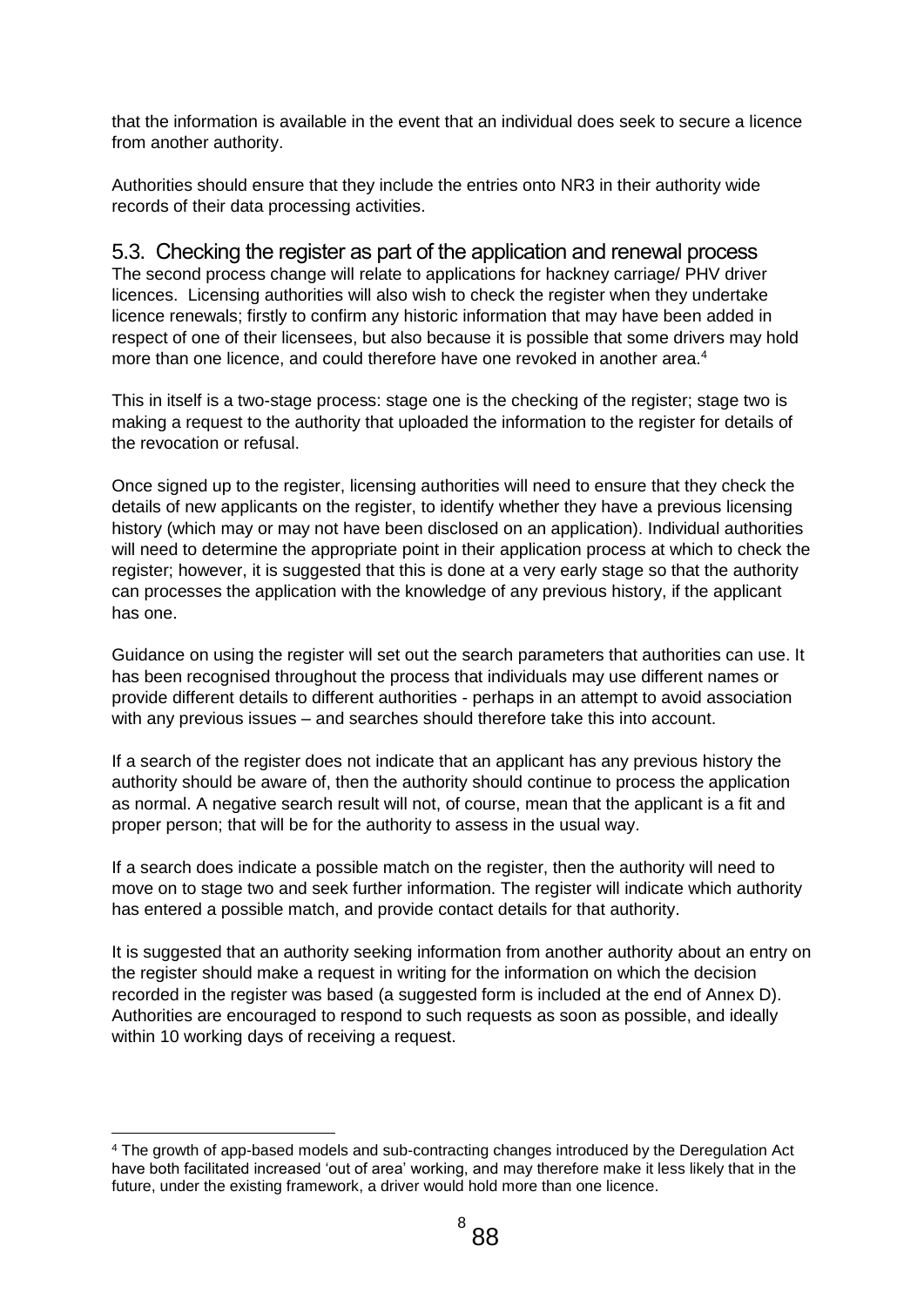The sharing between licensing authorities of this more detailed data - which may often involve the processing of special category personal data<sup>5</sup> - is not included within the data processing and data sharing agreements governing use of the register itself. Any authority which shares information in response to a request, and any authority which receives information having made a request, must have in place a clear and published policy which governs its approach to the circumstances in which it will share, receive and use information of this type. It must be recognised that information will not be shared following every request. The authority that receives the request must consider whether it is actually proportionate to share this information, and ensure that disclosures are not arbitrary. This must also be detailed in their policy document. Having such a policy is a requirement of data protection law, Article 8 of the European Convention on Human Rights and of public law.

If such a policy is in place which properly differentiates between circumstances, both authorities will be entitled to rely on processing conditions under Article 6(1)(e) and, in cases of special category data, Articles 9 and 10 GDPR<sup>6</sup>. Licensing authorities will need to satisfy themselves that they have followed the appropriate processes in sharing this more detailed data.

The authority that receives the request must consider what information, if any, to reveal to the requesting authority. This is not intended to undermine the effects of the register: it is essential to ensure that disclosures are compatible with the Data Protection Act, the General Data Protection Regulations, and the Human Rights Act. In making its decision the authority must consider the nature and seriousness of the conduct which led to the revocation or refusal to renew, and the time that has elapsed since the decision was made.

This will require not only a clear published policy, but also a decision-maker who has sufficient training and knowledge of the requirements to enable him/her to make an informed decision regarding disclosure.

It is suggested that where the time that has elapsed since the revocation or failure to renew exceeds the time limits relating to the particular conduct that are contained in the Institute of Licensing's "Guidance on Determining the Suitability of Applicants and Licensees in the Hackney and Private Hire Trades"<sup>7</sup>, serious consideration should be given as to whether or not the information should be revealed.

A suggested template policy is attached at Annex D.

1

To ensure compliance with article 30 of the GDPR, the authority must maintain a clear written record of every disclosure made following a search of the register. This should be a separate document, and it is not sufficient to simply mark an existing register of licences.

<sup>5</sup> Special category personal data is sensitive data that could reveal someone's racial or ethnic origin, political opinions, religious beliefs, trade union membership, and data concerning health or sex life.  $6$  Found in Parts 1, 2 and 3 of the DPA 2018. 7

[https://cplresourcestorage.blob.core.windows.net/documents/226798\\_Guidance%20on%20Suitability](https://cplresourcestorage.blob.core.windows.net/documents/226798_Guidance%20on%20Suitability%20ONLINE%20PDF%20(2).pdf?sv=2013-08-15&sr=b&sig=sLMffzDNvtMihhMQ2xu1vOlUEQbD1n05TTY%2BrDTv9UM%3D&st=2018-07-17T14%3A28%3A32Z&se=2018-07-17T14%3A34%3A32Z&sp=r) [%20ONLINE%20PDF%20\(2\).pdf?sv=2013-08-](https://cplresourcestorage.blob.core.windows.net/documents/226798_Guidance%20on%20Suitability%20ONLINE%20PDF%20(2).pdf?sv=2013-08-15&sr=b&sig=sLMffzDNvtMihhMQ2xu1vOlUEQbD1n05TTY%2BrDTv9UM%3D&st=2018-07-17T14%3A28%3A32Z&se=2018-07-17T14%3A34%3A32Z&sp=r)

[<sup>15&</sup>amp;sr=b&sig=sLMffzDNvtMihhMQ2xu1vOlUEQbD1n05TTY%2BrDTv9UM%3D&st=2018-07-](https://cplresourcestorage.blob.core.windows.net/documents/226798_Guidance%20on%20Suitability%20ONLINE%20PDF%20(2).pdf?sv=2013-08-15&sr=b&sig=sLMffzDNvtMihhMQ2xu1vOlUEQbD1n05TTY%2BrDTv9UM%3D&st=2018-07-17T14%3A28%3A32Z&se=2018-07-17T14%3A34%3A32Z&sp=r) [17T14%3A28%3A32Z&se=2018-07-17T14%3A34%3A32Z&sp=r](https://cplresourcestorage.blob.core.windows.net/documents/226798_Guidance%20on%20Suitability%20ONLINE%20PDF%20(2).pdf?sv=2013-08-15&sr=b&sig=sLMffzDNvtMihhMQ2xu1vOlUEQbD1n05TTY%2BrDTv9UM%3D&st=2018-07-17T14%3A28%3A32Z&se=2018-07-17T14%3A34%3A32Z&sp=r)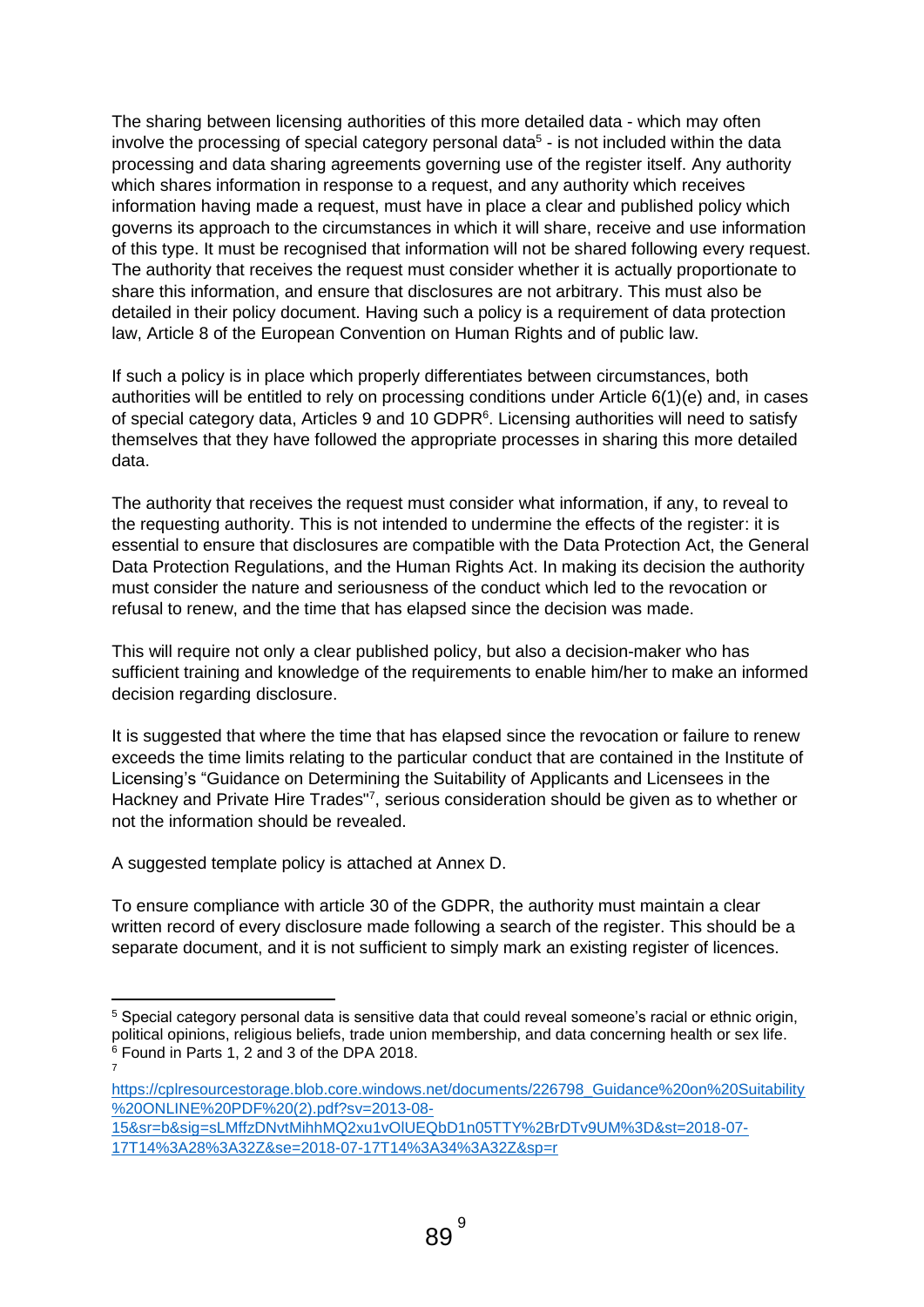The document must include the fact that disclosure was made, but not specify the contents of that disclosure.

### 5.4. Acting on detailed disclosures

The licensing authority that receives a disclosure under stage two must then act upon it. As detailed above, the information may warrant significant weight being attached to it, but it is vital authorities do not use evidence of a previous refusal or revocation as the sole basis for their current decision.

To ensure compliance with article 30 of the GDPR, the authority must maintain a clear written record of the action that is taken following the receipt of information from the register. This should be a separate document, and it is not sufficient to simply mark an existing register of licences.

## 6. Complying with data protection requirements

Licensing authorities will need to ensure that any individuals whose data is uploaded or entered onto NR3 is made aware of this: it is a legal requirement that data subjects must be made aware of the collection, storage and use of their personal data via a privacy notice.

In relation to NR3, the following details must be included in a privacy notice:

- The name and contact details of the licensing authority.
- The contact details of the authority's data protection officer.
- The purpose of the processing.
- The lawful basis for the processing.
- The recipients or categories of recipients of the personal data.
- The retention periods for the personal data.
- The rights available to individuals in respect of the processing.
- The right to lodge a complaint with a supervisory authority.

For current licensees or applicants, authorities should ensure that information about NR3 is included in:

- licensing policies
- application forms
- correspondence to named individuals that confirms that a licence has been revoked, or that an application for a licence has been refused.

These should fulfil the requirements for privacy notices, and suggested wording is provided in Annexes A and B.

Authorities will also need to ensure that they inform individuals in respect of whom a historic decision has been entered onto the register. Again, this correspondence should fulfil the legal requirements for privacy notices, and the LGA has developed a template letter that licensing authorities may wish to use for this purpose (Annex C).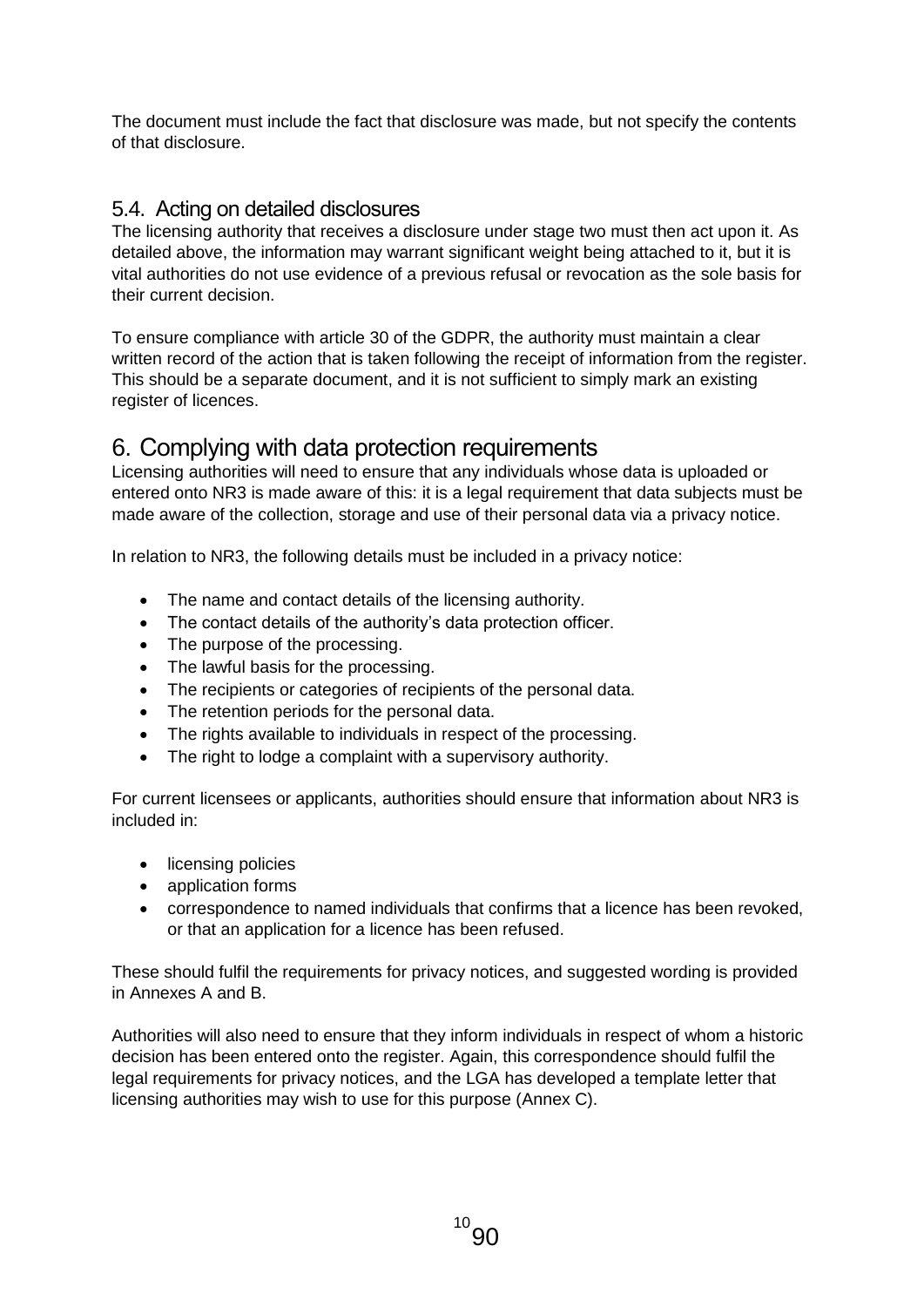Individuals whose details are contained on the register may submit a 'subject access request' (SAR) seeking copies of their details from the register at any point. **Full details of the process, mechanism and suggested point of contact for submitting a SAR must therefore be included within each local authority's policy, and also contained within application forms and supporting documentation when a licence is issued**. Should a SAR be received by an individual licensing authority, it should be dealt with as per the relevant authority's process. Licensing authorities, as the data controller, will need to liaise with NAFN, as the data processor, to fulfil SARs.

Licensing authorities will need to ensure that anyone whose details are included on NR3 is aware of their rights in relation to their data. In addition to the right to being informed, under the Data Protection Act, data subjects may have other rights in relation to the processing of their data. Various of these rights will apply in relation to the NR3, including: the right to object, the right to request access to data; the right to rectification or erasure of data, and the right to restrict processing of data.

It is important to note that although data subjects have the right to make these requests, the licensing authority does not have to agree to them. The fact that NR3 has been deemed necessary for the performance of a task carried out in the public interest or in the exercise of official authority vested in the controller makes its very unlikely that an authority would agree to these rights, other than the rights to access individual data on the NR3 and the rectification of data where an error has been made. However, authorities will need to respond to these requests within thirty days, setting out their decision.

#### 6.1. Updating the licensing policy, application forms and guidance

Licensing authorities will therefore need to update their hackney carriage / PHV licensing policies to reflect the use of the register and the new processes arising from it, including that relevant information on the register will in future be part of the process for assessing licence applications and whether an individual is a fit and proper person.

Authorities will similarly need to update their application forms and related paperwork (such as guidance notes) to make it clear that:

- all applicants will have their details checked against the register, and any relevant information taken into account in assessing the application
- where an application is refused, or where a licence is granted but subsequently revoked, this information will be entered into the register.

These statements should provide assurance that this information will be processed in accordance with the DPA and GDPR. Suggested forms of words are included at Annex A.

Where an authority decides to refuse or revoke a hackney carriage / PHV licence (the first authority), the decision notice should refer to the authority's earlier notification in guidance and on application forms that the decision will be entered onto NR3. It should also make clear that if the individual makes an application to another licensing authority (the second authority) for a drivers' licence at a later date, the second authority will check the register, and the details of the refusal or revocation may be provided to them by the first authority, in line with their policy for disclosing information.